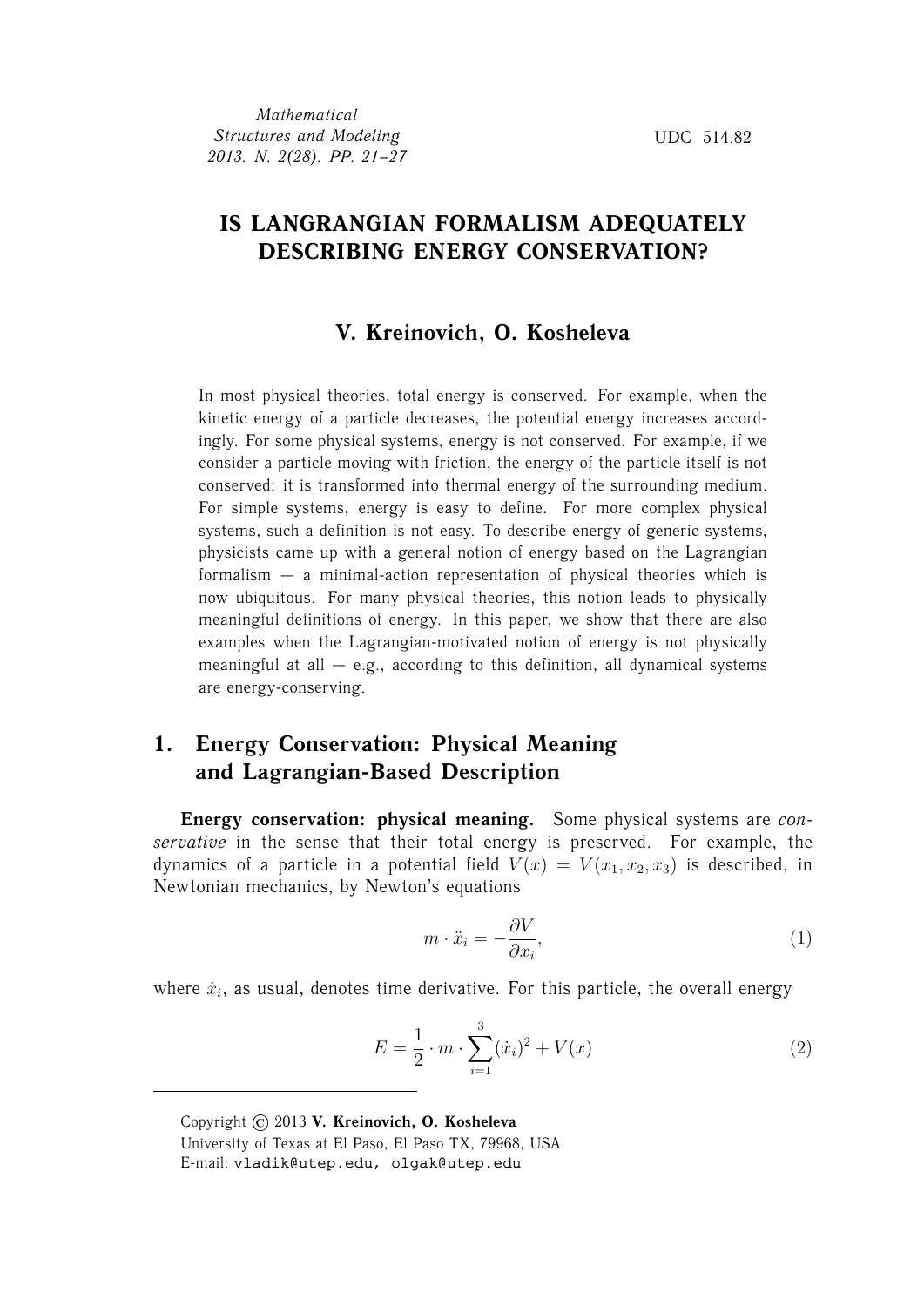is conserved: when the kinetic energy  $\frac{1}{2}$  $\cdot m \cdot \sum$ 3  $i=1$  $(x_i)^2$  decreases, the potential energy  $V(x)$  increases appropriately, and vice versa.

**When energy is not conserved: physical meaning.** A classical example of a physical system for which energy is not conserved is a system with friction. Its simplest case is when we do not even have any potential field, i.e., when the

dynamical equations have the form

$$
m \cdot \ddot{x}_i = -k \cdot \dot{x}_i,\tag{3}
$$

for some friction coefficient  $k$ . This equation can be further simplified into

$$
\ddot{x}_i = -k_0 \cdot \dot{x}_i,\tag{3a}
$$

for  $k_0 \stackrel{\text{def}}{=} \frac{k}{\sqrt{2}}$  $\frac{m}{m}$ . A system that follows this equation slows down, its velocity (and hence, its kinetic energy) exponentially decreases with time — without being transferred into any other type of energy.

From the physical viewpoint, this non-conservation of energy means that the system described by the equation (3a) is not closed: the energy lost in this system is captured by other objects. For friction, it is very clear where this energy goes: it gets transformed into the thermal energy, i.e., into kinetic energy of individual molecules in the surrounding medium.

**Need to go beyond simple examples.** For simple particles, energy is easy to define and easy to analyze. However, for more complex physical systems, especially when fields are involved, it is not easy to find an appropriate expression for energy.

**A general Lagrangian approach to energy conservation.** Newton's physics was originally formulated in terms of differential equations. It turns out that most physical theories can be equivalently described in terms of the *minimal action* principle: the actual dynamics of particles and fields is the one that minimizes a special physical quantity called *action* S. For particles, action has the form  $S = \int L(x(t), \dot{x}(t)) dt$ , where the function  $L(x(t), \dot{x}(t))$  is known as the *Lagrangian*. For example, for the Newtonian particle in a potential field  $V(x)$ , the Lagrangian has the form

$$
L = \frac{1}{2} \cdot m \cdot \sum_{i=1}^{3} (\dot{x}_i)^2 - V(x). \tag{4}
$$

For fields  $f(x)$ , ..., the action S has a similar form  $S =$  $\int L(f(x), \ldots, f_{i}(x), \ldots) dx$ , where  $f_{i}$  denotes the corresponding partial derivative  $f_{i} \stackrel{\text{def}}{=} \frac{\partial f}{\partial x}$  $\partial x_i$ .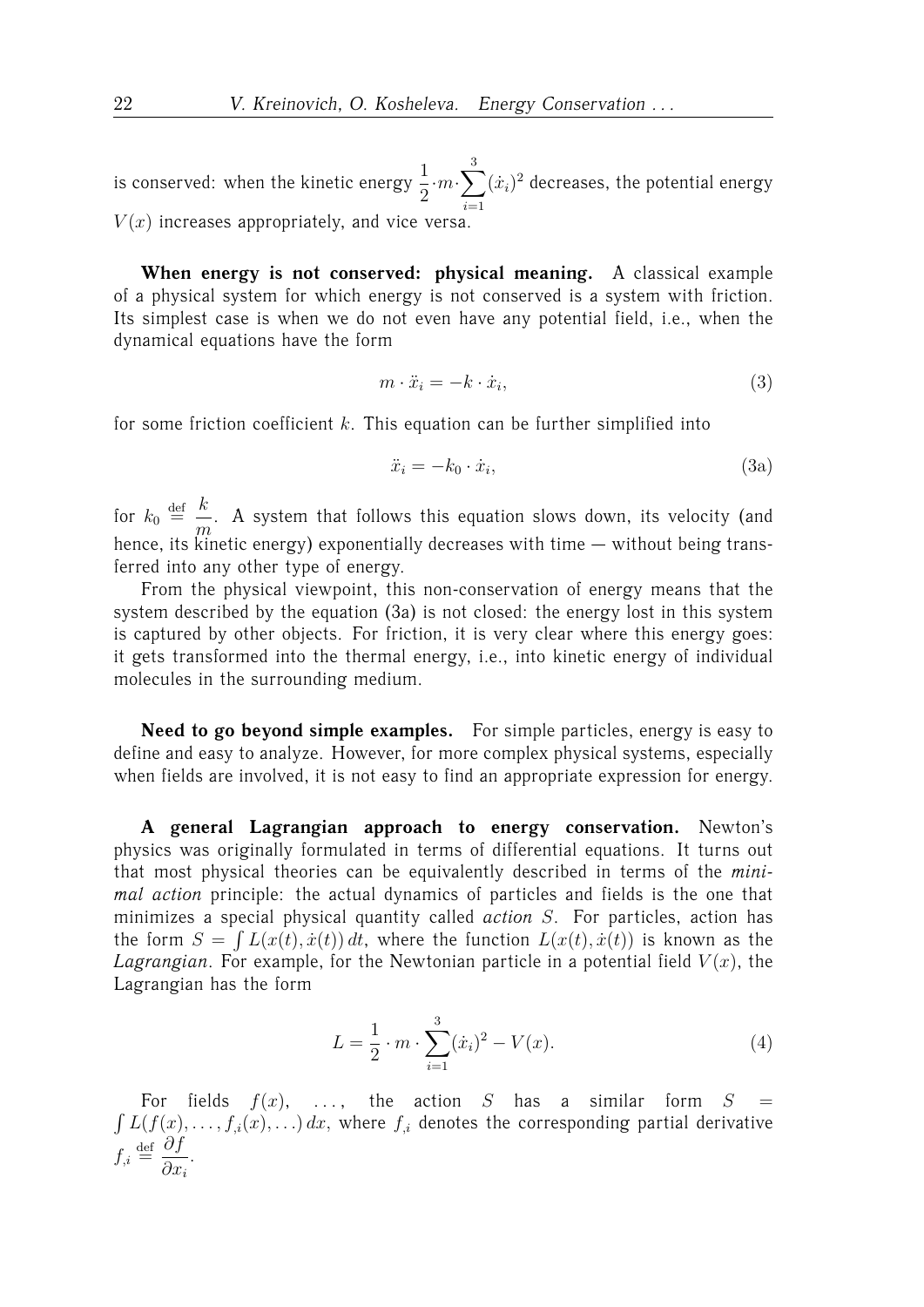The Lagrange formulation of physical theories is currently ubiquitous. One of the main reasons for this ubiquity is that, according to modern physics, the correct picture of the physical world comes from quantum mechanics. It is not easy to find a quantum analogue of a physical theory based on its system of differential equations, but when a physical theory is given in Lagrangian terms, its quantization is much more straightforward: in the Feynman's integration-overtrajectories formulation, the amplitude  $\psi_{A,B}$  of a transition from a state A to the state  $B$  is proportional to the "sum" (integral) of the expression  $\exp\left(i\cdot\frac{S}{\tau}\right)$  $\hbar$  $\setminus$ over all trajectories leading from  $A$  to  $B$ , and the probability to observe the transition into different states  $B$  is proportional to the squared absolute value of this amplitude  $|\psi_{A,B}|^2$ ; see, e.g., [2,2].

Once we know the Lagrangian, we can use Euler-Lagrange equations to derive the corresponding differential equations. For particles, these equations take the form

$$
\frac{\partial L}{\partial x_i} - \frac{d}{dt} \left( \frac{\partial L}{\partial \dot{x}_i} \right) = 0.
$$
\n(5)

One can easily check that for the Newtonian Lagrangian (4), we get exactly Newton's equations (1). For fields, the equations take the form

$$
\frac{\partial L}{\partial f} - \sum_{i} \frac{\partial}{\partial x_i} \left( \frac{\partial L}{\partial f_{,i}} \right) = 0. \tag{6}
$$

In the Lagrange approach, the energy of a particle is formally defined as

$$
E_L \stackrel{\text{def}}{=} \sum_i \dot{x}_i \cdot \frac{\partial L}{\partial \dot{x}_i} - L. \tag{7}
$$

One can check that for the Newtonian Lagrangian (4), we get the standard expression (2) for energy. A similar expression defines energy for a field theory [2, 2]:

$$
E_L = \sum_f \sum_i f_{,i} \cdot \frac{\partial L}{\partial f_{,i}} - L. \tag{8}
$$

**What we do in this paper.** The Lagrangian approach has been very successful in describing physical energy of different particle and field systems. What we show, however, is that in some simple cases, the Lagrangian formalism does not adequately convey the physical meaning of energy conservation.

# **2. A Simple Example When the Physical Meaning of Energy Conservation Differs from the Lagrangian-Based Energy**

**Description of the simple example.** Let us consider the simplest possible example of a physical system in which, from the physical viewpoint, energy is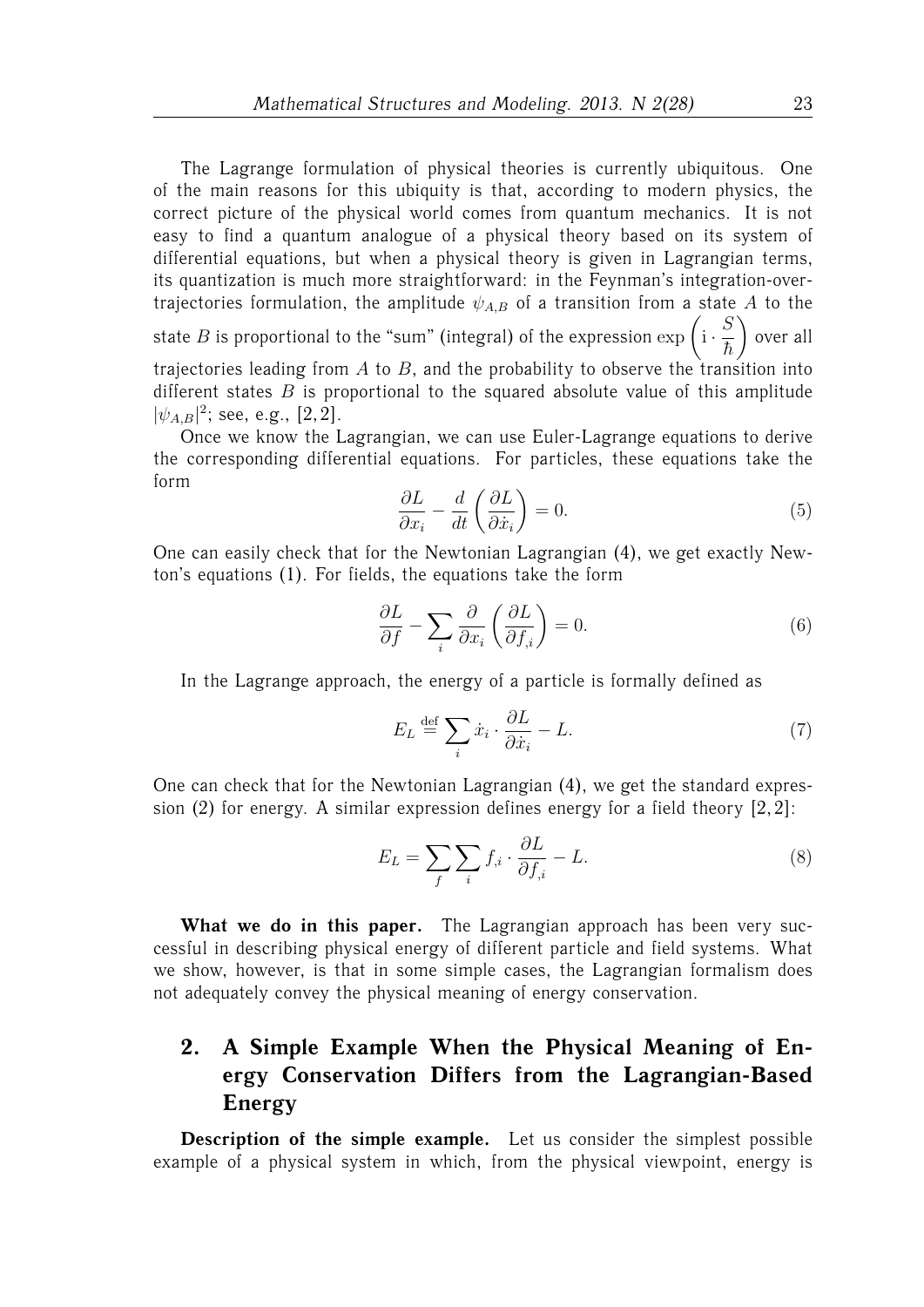not conserved: a 1-D particle with friction, whose dynamics is described by the equation

$$
\ddot{x}(t) = -k_0 \cdot \dot{x}(t). \tag{9}
$$

What we will do. In this section, we will show that this system can be described by a Lagrangian and thus, for this system, energy (as defined in the Lagrangian formalism) is well conserved. This will show that  $-$  at least on this example — the Lagrangian formalism does not adequately convey the physical meaning of energy conservation.

In the next section, we show that this inadequacy is not a freaky property of this particular simple system: generic dynamical systems describing a 1-D particle can be described by an appropriate Lagrangian.

**Towards finding an appropriate Lagrangian.** The classical Newtonian Lagrangian (4) is a sum of two terms: a term depending only on  $\dot{x}_i$  and a term depending only on  $x_i$ . Let us look for a similar type Lagrangian for describing the equation (9), i.e., let us look for a Lagrangian of the type

$$
L = a(\dot{x}) + b(x),\tag{10}
$$

for some functions  $a(x)$  and  $b(x)$ . For this Lagrangian, Euler-Lagrange equations (5) lead to

$$
b'(x) - \frac{d}{dt}a'(x) = 0,
$$
\n(11)

where  $b'(x)$  and  $a'(x)$ , as usual, indicated derivatives of the corresponding functions. By applying the chain rule to the formula (11), we get

$$
b'(x) - a''(\dot{x}) \cdot \ddot{x} = 0.
$$
 (12)

We want to find a Lagrangian that leads to differential equation (9). For this Lagrangian, the formula (12) will be true when we substitute the expression (9) for the acceleration  $\ddot{x}$ . As a result, we get the following formula

$$
b'(x) + k_0 \cdot a''(\dot{x}) \cdot \dot{x} = 0,\tag{13}
$$

i.e., equivalently,

$$
k_0 \cdot a''(\dot{x}) \cdot \dot{x} = -b'(x) \tag{14}
$$

for all possible values x and  $\dot{x}$ .

The left-hand side of the formula (14) does not depend on  $\dot{x}$ , and its right-hand side does not depend on  $x$ . Since these two sides are equal, this means that this expression cannot depend neither on  $x$  nor on  $\dot{x}$  and is, therefore, a constant. Let us denote this constant by  $C$ . Then, from the condition that the right-hand side is equal to this constant, we conclude that  $b'(x) = -C$ , hence  $b(x) = -C \cdot x + C_0$ . The constant term  $C_0$  in the Lagrangian does not affect the corresponding equations (5) and can thus be safely ignored. So, we have  $b(x) = -C \cdot x$ .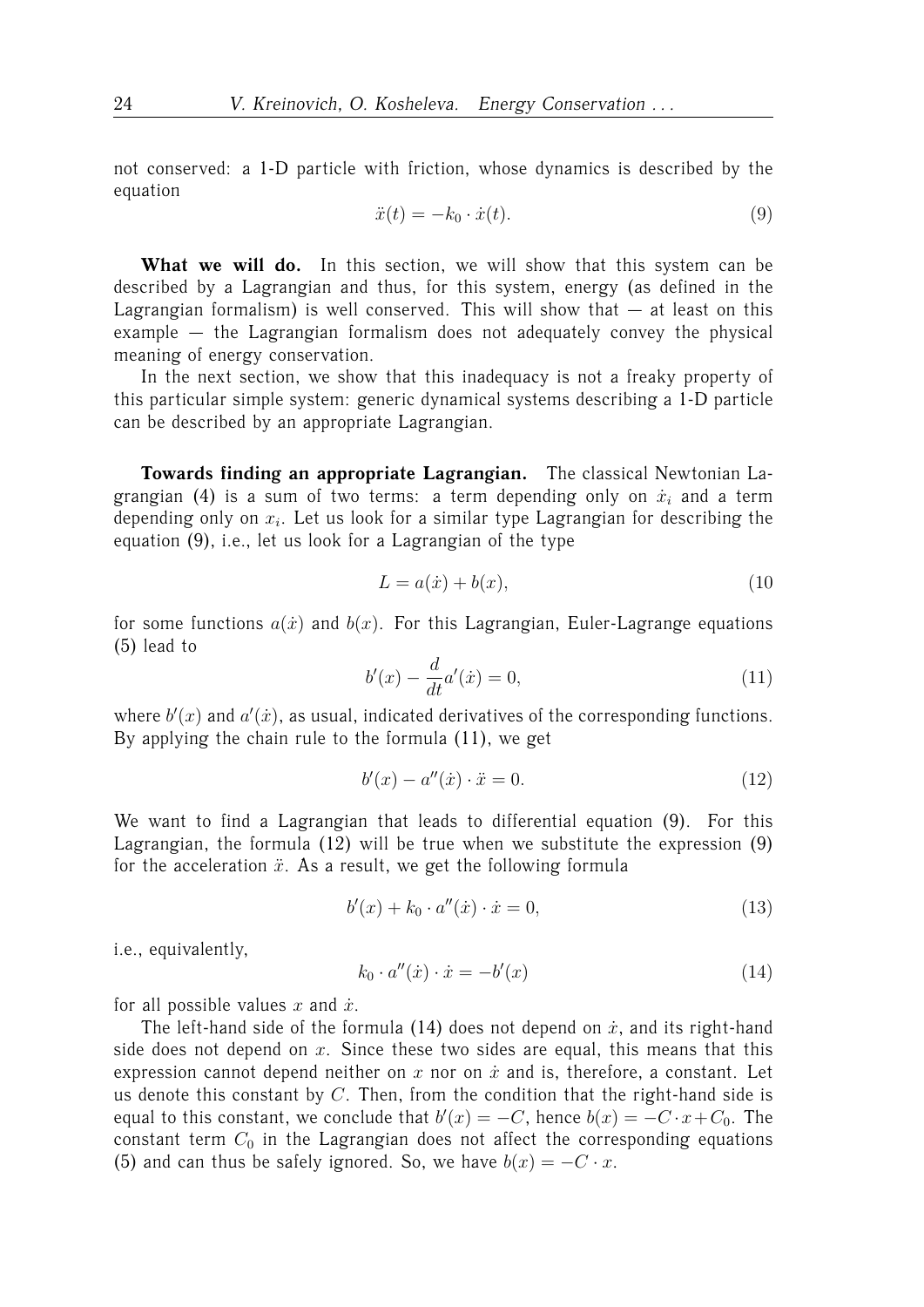Similarly, from the condition that the left-hand side of the formula (14) is equal to the constant  $C$ , we conclude that

$$
k_0 \cdot a''(y) \cdot y = C,\tag{15}
$$

where, for simplicity, we denoted  $y \stackrel{\text{def}}{=} \dot{x}$ . From (15), we conclude that

$$
a''(y) = \frac{C}{k_0 \cdot y}.\tag{16}
$$

Integrating over  $y$ , we get

$$
a'(y) = \frac{C}{k_0} \cdot \ln(y) + C_0,
$$
\n(17)

and, integrating once again, that

$$
a(y) = \frac{C}{k_0} \cdot y \cdot \ln(y) + C_0 \cdot y + C_1.
$$
 (18)

Ignoring the constant  $C_1$  and taking into account that  $L(x, \dot{x}) = a(\dot{x}) + b(x)$  and that  $b(x) = -C \cdot x$ , we get the following expression for the desired Lagrangian:

**Resulting Lagrangian.** The system (9) can be described by the Lagrangian

$$
L(x, \dot{x}) = \frac{C}{k_0} \cdot \dot{x} \cdot \ln(\dot{x}) + C_0 \cdot \dot{x} - C \cdot x.
$$
 (19)

*Comment.* One can easily check that for this Lagrangian, Euler-Lagrange equations (5) indeed lead to the equations (9).

#### **Resulting expression for conserved "energy".** Here,

$$
\frac{\partial L}{\partial \dot{x}} = \frac{C}{k_0} \cdot (\ln(\dot{x}) + 1) + C_0.
$$

Thus, applying the usual formula (7) to the Lagrangian (19), we get the expression

$$
E_L = \dot{x} \cdot \frac{\partial L}{\partial \dot{x}} - L = \frac{C}{k_0} \cdot \dot{x} + C \cdot x.
$$
 (20)

One can easily check that this "energy" is indeed conserved. Indeed, here

$$
\frac{dE_L}{dt} = \frac{d}{dt} \left( \frac{C}{k_0} \cdot \dot{x} + C \cdot x \right) = \frac{C}{k_0} \cdot \ddot{x} + C \cdot \dot{x}.
$$
 (21)

Substituting the expression  $\ddot{x} = -k_0 \cdot \dot{x}$  into this formula, we indeed get  $\displaystyle{\frac{dE_L}{dt}=0.}$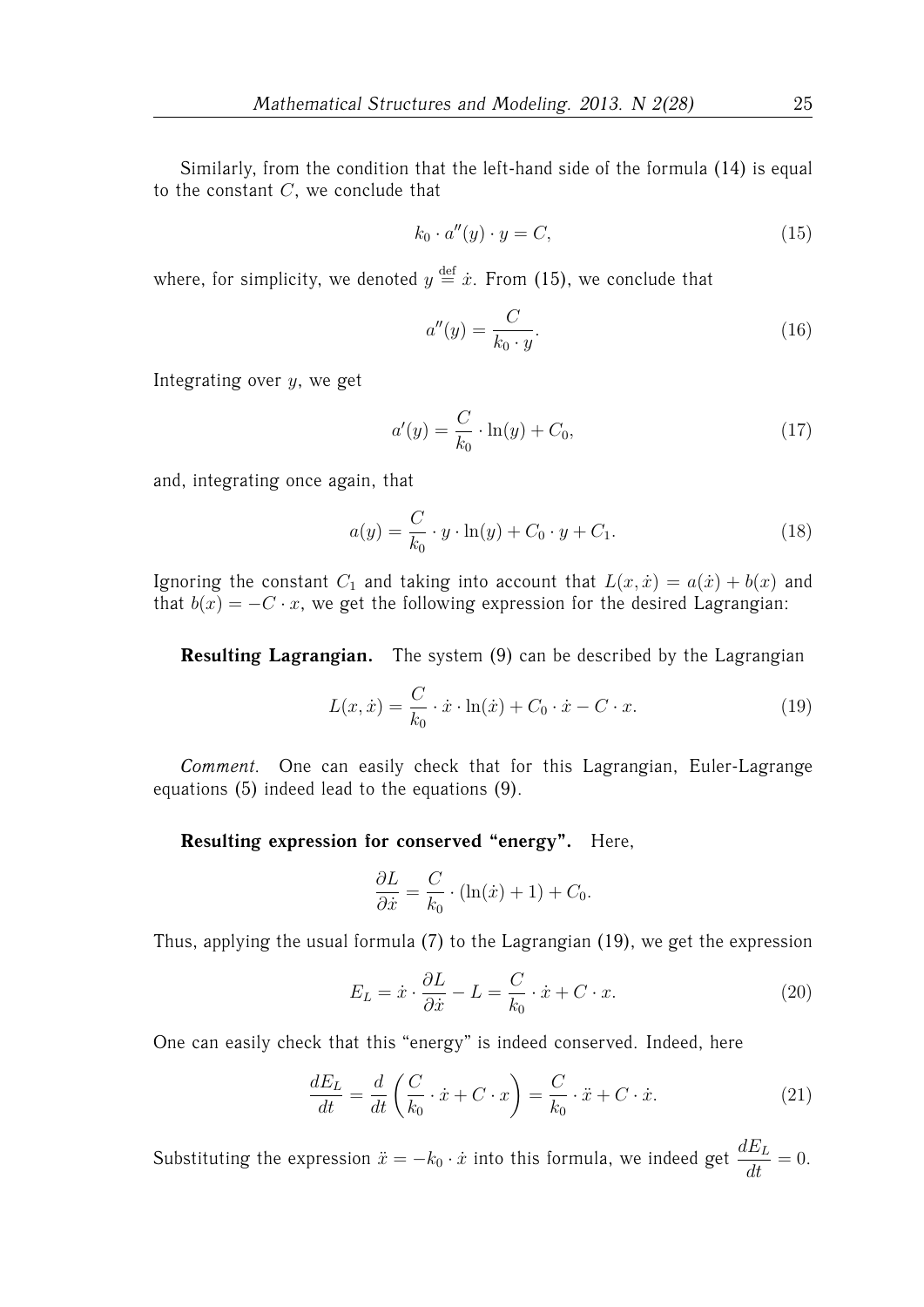## **3. From the Simplest Example to a General Dynamical System**

**What we do in this section.** One may think that the weird conclusion that for a friction particle, energy is well-defined and conserved  $-$  is caused by the fact that we have selected a very simple dynamical system (1). Alas, this is not the case. Let us show that a similar Lagrangian reformulation is possible for a generic dynamical system

$$
\ddot{x}_i = f_i(x_1, \dots, x_n, \dot{x}_1, \dots, \dot{x}_n), \quad i = 1, \dots, n. \tag{22}
$$

**A simple multi-D case.** Let us start with a multi-D analog of a system with friction, in which the differential equations have the form

$$
\ddot{x}_i(t) = -k_0 \cdot \dot{x}_i(t). \tag{23}
$$

This system can be described, e.g., by a Lagrangian

$$
L = \sum_{i} \frac{1}{k_0} \cdot \dot{x}_i \cdot \ln(\dot{x}_i) - \sum_{i} x_i.
$$
 (24)

**General case.** In the general case, differential equations (5) take the form

$$
L_{,x_i} - \frac{d}{dt} L_{,\dot{x}_i} = 0,\t\t(25)
$$

where  $L_z$  denotes partial derivative. By using the chain rule to differentiate the expression  $L_{\dot{x}_i}(x_j, \dot{x}_j)$ , we get

$$
L_{,x_i} - \sum_j L_{,\dot{x}_i x_j} \cdot \dot{x}_j - \sum_j L_{,\dot{x}_i \dot{x}_j} \cdot \ddot{x}_j. \tag{26}
$$

Substituting  $\ddot{x}_i = f_i$  into this formula and using notations  $y_i = \dot{x}_i$ , we get

$$
L_{,x_i} - \sum_j L_{,y_ix_j} \cdot y_j - \sum_j L_{,y_iy_j} \cdot f_j(x_1, \dots, x_n, y_1, \dots, y_n).
$$
 (27)

Our objective is to define a function  $L(x_1, \ldots, x_n, y_1, \ldots, y_n)$  of  $2n$  variables for which the second-order partial differential equation (27) holds.

Let us show how we can construct such a function. Let us take, e.g.,  $L(x_1, \ldots, x_n, 0, \ldots, 0) = 0$  when all the derivatives  $y_i$  are equal to 0. Then, we extend it to the case when  $y_1 \neq 0$  and  $y_2 = \ldots = y_n = 0$ . With respect to  $y_1$ , (27) becomes a simple second order equation

$$
\frac{\partial^2 L}{\partial y_1^2} \cdot f_1 + \frac{\partial^2 L}{\partial y_1 \partial \dots} \cdot \dots + \dots,
$$

from which one can explicitly obtain such an extension  $-$  e.g., by Euler-style stepby-step integration. Then, we can extend this function along  $y_2$ , etc. At the end, we get a function defined for all possible values of  $x_i$  and  $y_j$ .